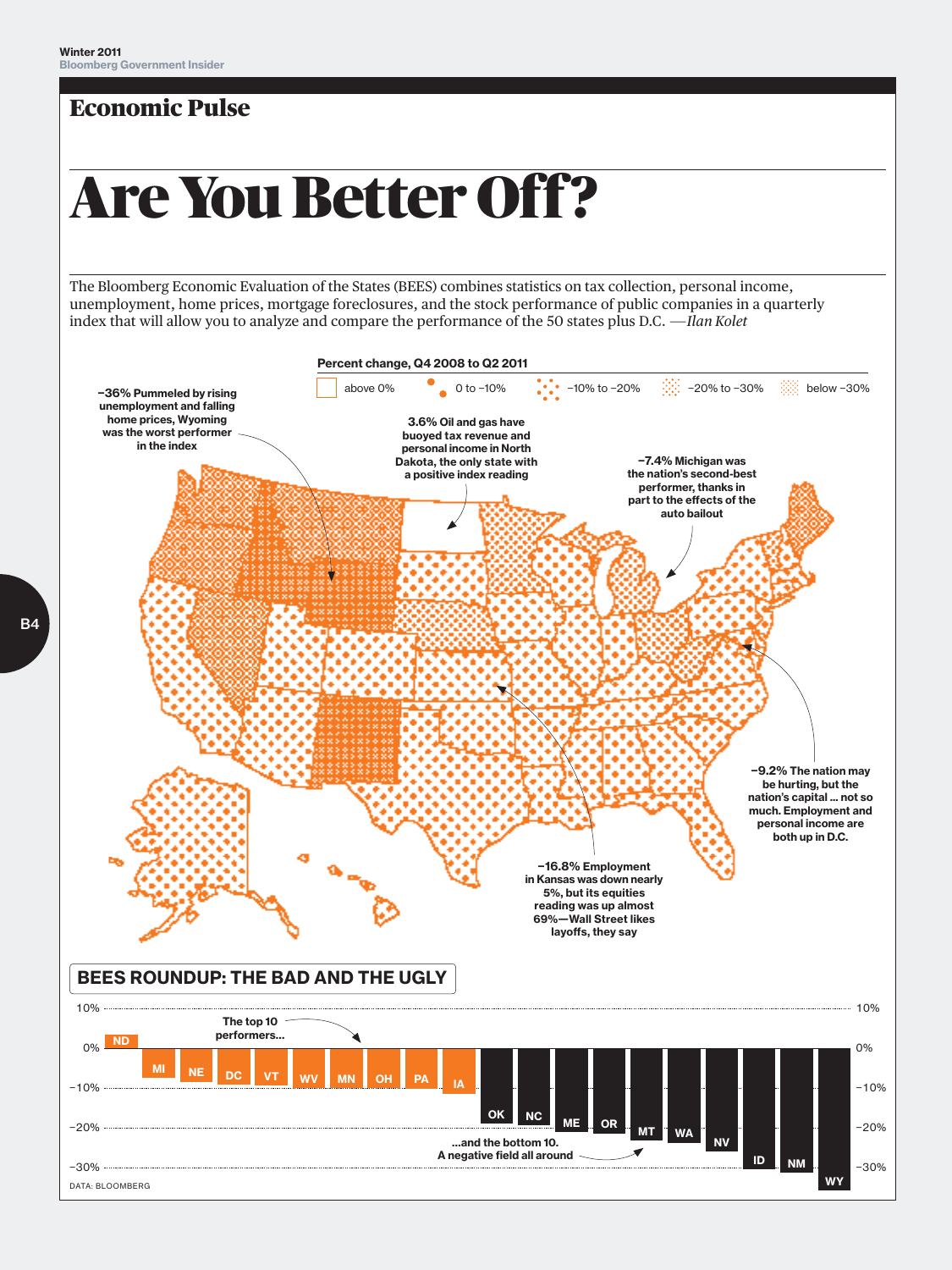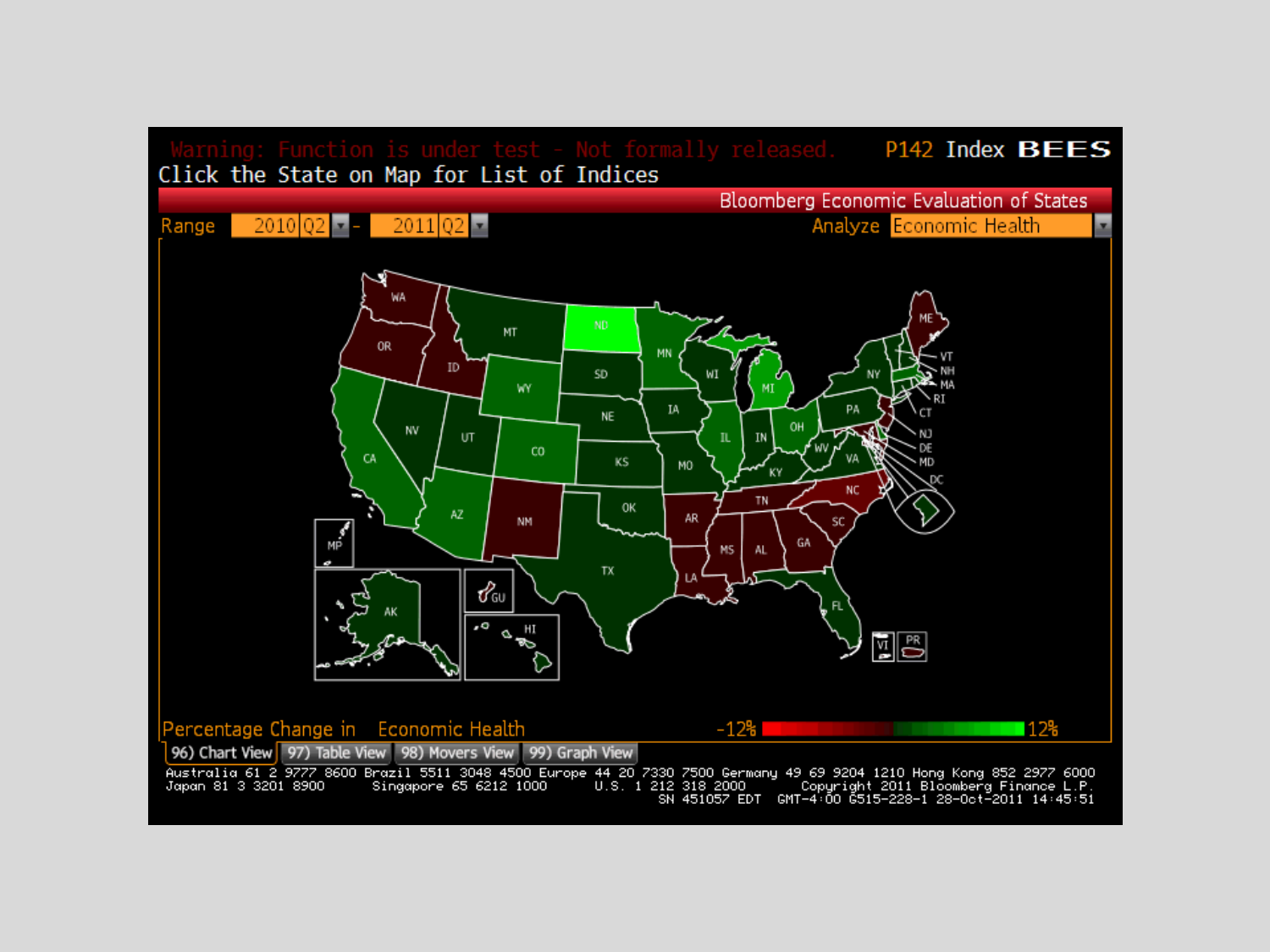## Warning: Function is under test - Not formally released. P142 Index BEES

| Bloomberg Economic Evaluation of States |                              |               |          |       |         |                |          |                                                                           |
|-----------------------------------------|------------------------------|---------------|----------|-------|---------|----------------|----------|---------------------------------------------------------------------------|
| Range                                   | $2010$ Q <sup>2</sup> $\geq$ | $2011$ $Q2 -$ |          |       |         |                |          |                                                                           |
|                                         | State                        | Economic He   |          |       |         |                |          | % Mtge Delin Personal Inc Tax Revenue Employment Home Prices Equity Index |
|                                         | 1) North Dakota              | 12.4%         | $-14.1%$ | 13.3% | 44.5%   | 5 <sup>°</sup> | 4.5%     | 25.3%                                                                     |
|                                         | 2) Michigan                  | 7.2%          | $-27%$   | 6%    | 6.8%    | 1.3%           | $-5.1%$  | 30.9%                                                                     |
|                                         | 3) California                | 4.6%          | $-28%$   | 6.4%  | 8.1%    | 1.1%           | $-5.6%$  | 26.9%                                                                     |
|                                         | 4) Massachusetts             | 3.7%          | $-13.2%$ | 5.1%  | 9.6%    | 1.5%           | $-1.7%$  | 34.3%                                                                     |
|                                         | 5) Illinois                  | 3.7%          | $-4.3%$  | 5.8%  | 20.5%   | $1\%$          | $-4.8%$  | 28.1%                                                                     |
|                                         | 6) Arizona                   | 3.3%          | $-32.3%$ | 5.5%  | 14.8%   | .8%            | $-13.8%$ | 35%                                                                       |
|                                         | 7) Delaware                  | 3.2%          | $-4.1%$  | 5.5%  | 37.2%   | $-6%$          | $-5.6%$  | 54.9%                                                                     |
|                                         | 8) Colorado                  |               | $-22.6%$ | 6.1%  | 9.4%    |                | $-3.5%$  | 32.6%                                                                     |
|                                         | 9) Ohio                      | 2.8%          | $-7.6%$  | 5.3%  | 8.1%    | 1.5%           | $-3.8%$  | 24.8%                                                                     |
|                                         | 10) Minnesota                | 2.8%          | $-26.1%$ | 6.7%  | 10.2%   | 1.1%           | -6%      | 22.9%                                                                     |
|                                         | 11) Wyoming                  | 2.5%          | $-23.1%$ | 6.3%  | 15.1%   | 2.2%           | $-3.2%$  | 75.5%                                                                     |
|                                         | 12) Utah                     | 2.4%          | $-22.4%$ | 6.1%  | 7.5%    | 1.8%           | $-6.1%$  | 45.5%                                                                     |
|                                         | 13) Rhode Island             | 2.2%          | $-8.5%$  | 4.3%  | 6.6%    | 1.7%           | $-4.5%$  | 27.2%                                                                     |
|                                         | 14) Vermont                  | 2.2%          | 7.6%     |       | 7.2%    | $2\%$          | -,9%     | 218.2%                                                                    |
|                                         | 15) Pennsylvania             | 1.9%          | $-4%$    | 5.1%  | 6%      | $1\%$          | $-1.8%$  | 34%                                                                       |
|                                         | 16) Nebraska                 | 1.8%          | $-17.7%$ | 7.2%  | 8.4%    | 1.8%           | -.6%     | 6.9%                                                                      |
|                                         | 17) New Hampshire            | 1.7%          | $-18.3%$ | 4.1%  | 5.1%    | 1.3%           | $-3.5%$  | 49.1%                                                                     |
|                                         | 18) Alaska                   | 1.7%          | $-22.8%$ | 4.5%  | 17%     | 1.8%           | .8%      | 14.4%                                                                     |
|                                         | 19) Iowa                     | 1.6%          | $-11.1%$ | 7.2%  | 7.3%    | .7%            | -,9%     | 26.7%                                                                     |
|                                         | 20) Hawaii                   | 1.4%          | $-15.4%$ | 4.8%  | $-1.2%$ | .8%            | $-1.4%$  | 22.3%                                                                     |
|                                         | 21) Connecticut              | 1.4%          | $-2.2%$  | 4.9%  | 9.4%    | .9%            | $-3.2%$  | 38.1%                                                                     |
|                                         | 22) Texas                    | 1.4%          | $-17.1%$ | 7.3%  | 9.4%    | 2.1%           | $-2.5%$  | 42.9%                                                                     |

96) Chart View 97) Table View 98) Movers View 99) Graph View

Australia 61 2 9777 8600 Brazil 5511 3048 4500 Europe 44 20 7330 7500 Germany 49 69 9204 1210 Hong Kong 852 2977 6000<br>Japan 81 3 3201 8900 Singapore 65 6212 1000 U.S. 1 212 318 2000 Copyright 2011 Bloombe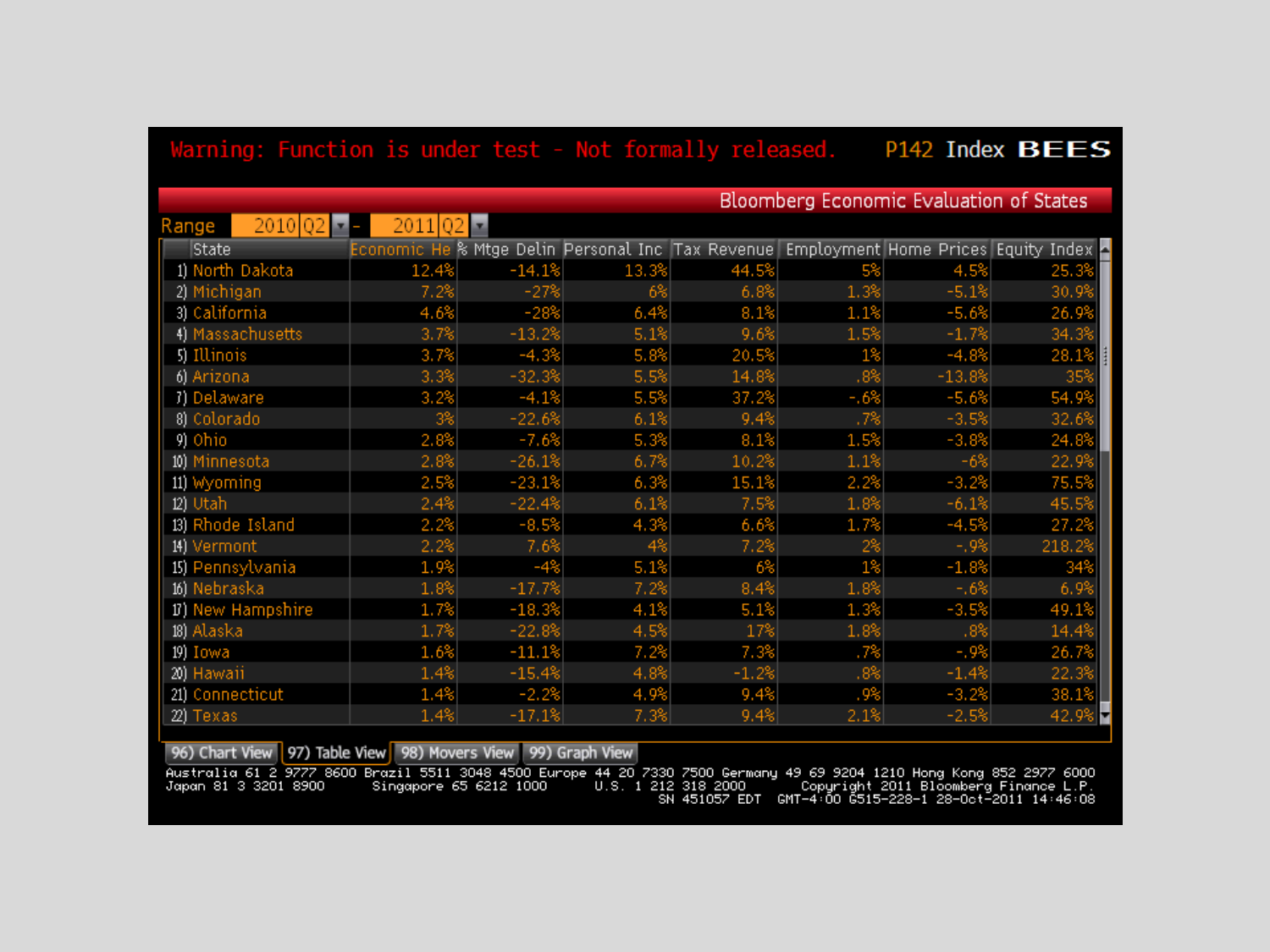### P142 Index BEES

|                                                                                                                                                                         | Bloomberg Economic Evaluation of States                                                                                   |
|-------------------------------------------------------------------------------------------------------------------------------------------------------------------------|---------------------------------------------------------------------------------------------------------------------------|
| 2011 Q2<br>Range<br>2010 Q2                                                                                                                                             | Analyze Economic Health<br>×                                                                                              |
| Top 8 Movers                                                                                                                                                            |                                                                                                                           |
| <b>ND</b>                                                                                                                                                               | 12.37                                                                                                                     |
| МI                                                                                                                                                                      | 7.16                                                                                                                      |
| CA                                                                                                                                                                      | 4.56                                                                                                                      |
| MA                                                                                                                                                                      | 3.69                                                                                                                      |
| IL                                                                                                                                                                      | 3.66                                                                                                                      |
| AZ                                                                                                                                                                      | 3.27                                                                                                                      |
| DE                                                                                                                                                                      | 3.22                                                                                                                      |
| CO                                                                                                                                                                      | 3.02                                                                                                                      |
|                                                                                                                                                                         |                                                                                                                           |
| Bottom 8 Movers                                                                                                                                                         |                                                                                                                           |
| $-1.61$<br>TX                                                                                                                                                           |                                                                                                                           |
| UT<br>$-1.65$                                                                                                                                                           |                                                                                                                           |
| $-1.74$<br>VA                                                                                                                                                           |                                                                                                                           |
| $-1.84$<br>VT                                                                                                                                                           |                                                                                                                           |
| WA<br>$-1.87$                                                                                                                                                           |                                                                                                                           |
| WI<br>$-2.03$                                                                                                                                                           |                                                                                                                           |
| W<br>$-2.46$                                                                                                                                                            |                                                                                                                           |
| $-3.28$<br>WY                                                                                                                                                           |                                                                                                                           |
|                                                                                                                                                                         |                                                                                                                           |
| 96) Chart View 97) Table View<br>98) Movers View 99) Graph View                                                                                                         |                                                                                                                           |
| Australia 61 2 9777 8600 Brazil 5511 3048 4500 Europe 44 20 7330 7500 Germany 49 69 9204 1210 Hong Kong 852 2977 6000<br>Japan 81 3 3201 8900<br>Singapore 65 6212 1000 | U.S. 1 212 318 2000<br>Copyright 2011 Bloomberg Finance L.P.<br>GMT-4:00 G515-228-1 28-0ct-2011 14:46:28<br>SN 451057 EDT |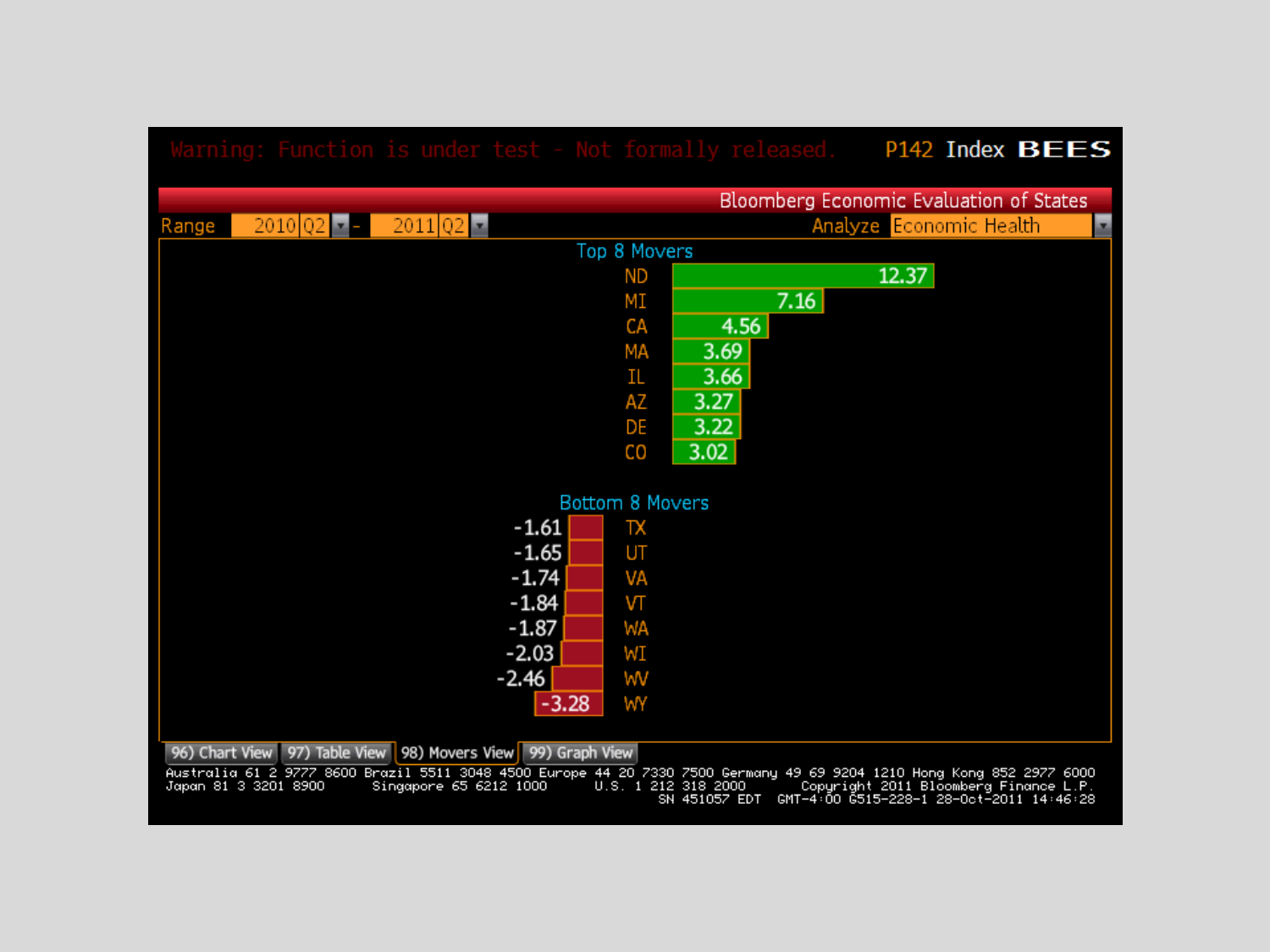#### Warning: Function is under test - Not formally released. P142 Index BEES

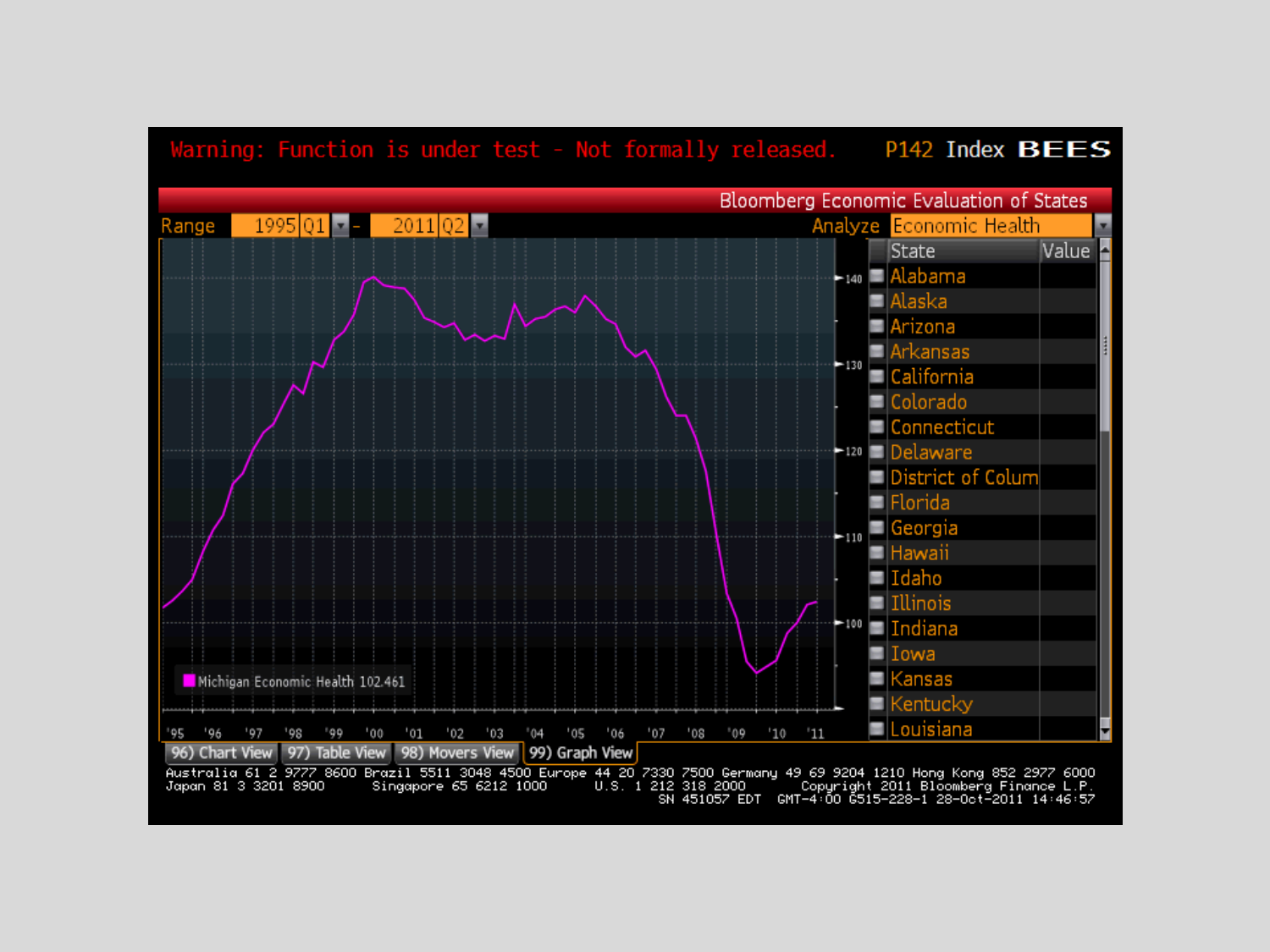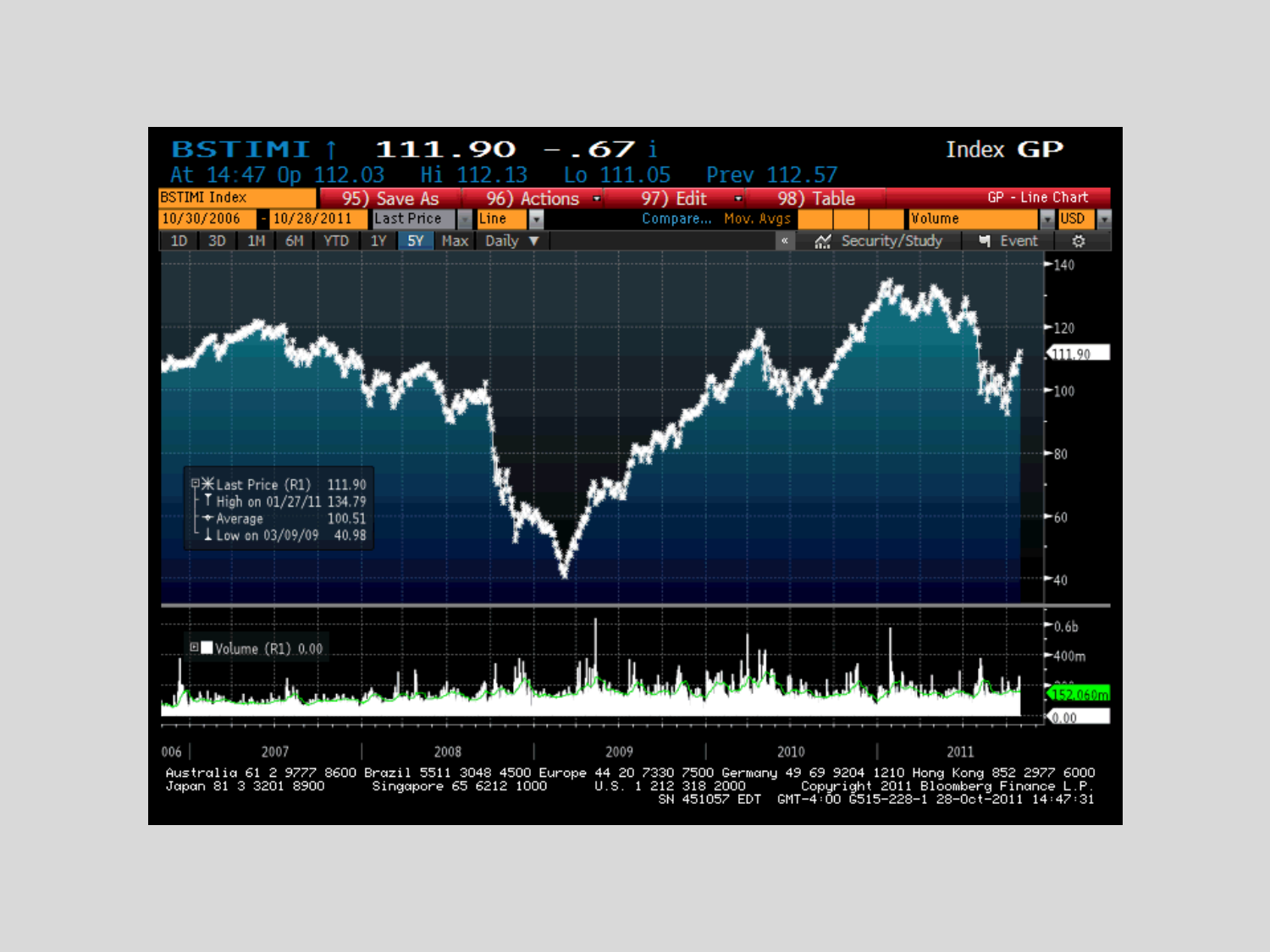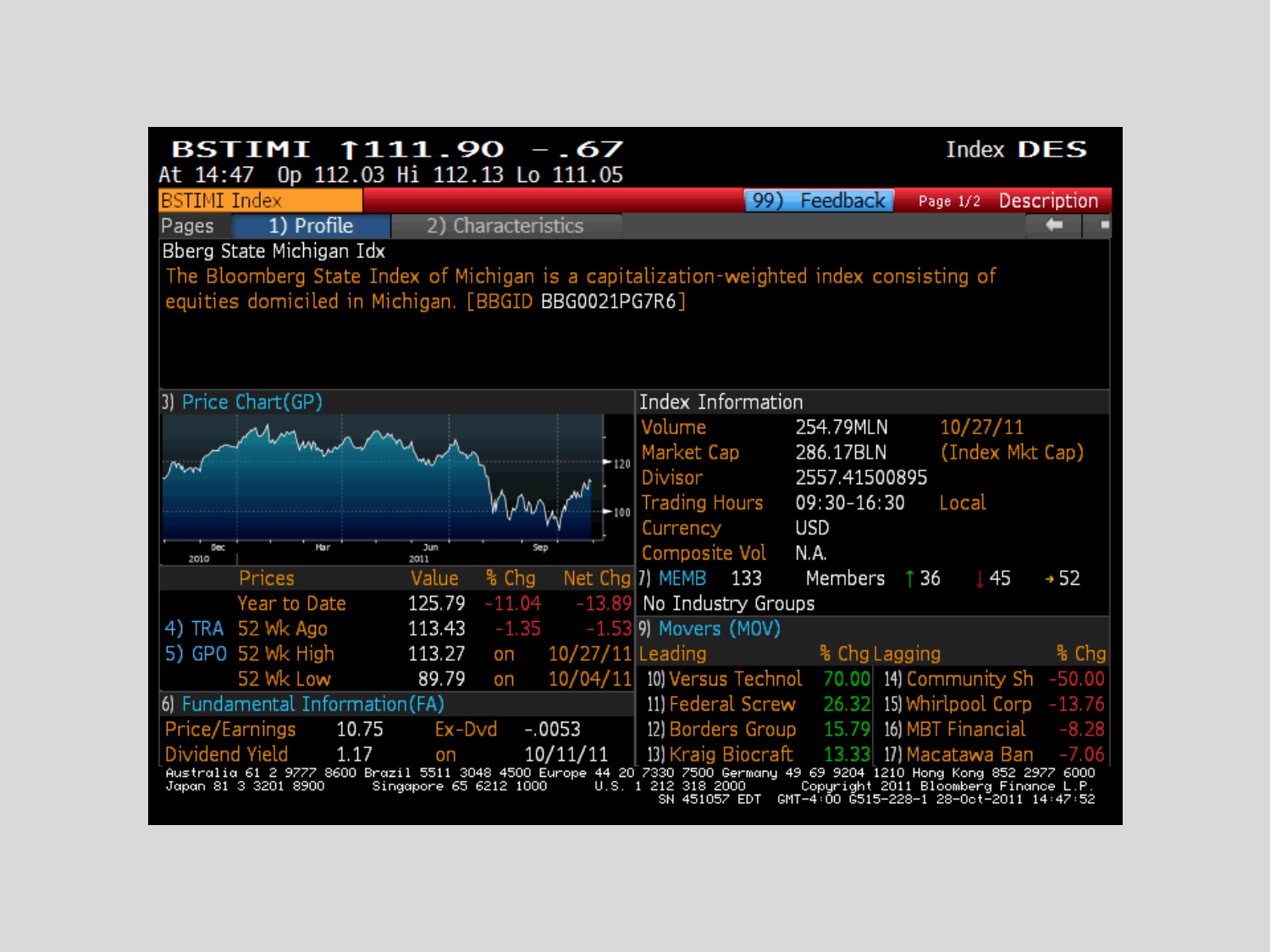#### BSTIMI | 111.87 - .70 i

Index DES

| BSTIMI Index  |                          |                                     |                    |                     |                      | 99) | Feedback | Page 2/2 | Description |  |
|---------------|--------------------------|-------------------------------------|--------------------|---------------------|----------------------|-----|----------|----------|-------------|--|
| Pages         | 1) Profile               |                                     | 2) Characteristics |                     |                      |     |          |          |             |  |
|               | Bberg State Michigan Idx |                                     |                    |                     |                      |     |          |          |             |  |
|               |                          | 3) Historical Return Analysis (TRA) |                    |                     |                      |     |          |          |             |  |
|               |                          | Value                               | % Chg              | Annual              |                      |     | Value    | % Chg    | Annual      |  |
| 1 Day         |                          | 112.57                              | $-.60$             | $-88.68$            | 1 Year               |     | 113.43   | $-1.35$  | $-1.35$     |  |
| 5 Days        |                          | 109.10                              | 2.57               | 274.84              | 2 Years              |     | 82.67    | 35.36    | 16.34       |  |
| <b>MTD</b>    |                          | 95.61                               | 17.04              | 677.48              | 5 Years              |     | 107.99   | 3.62     | .71         |  |
| QTD           |                          | 95.61                               | 17.04              | 677.48              | Otr $3:10$           |     | 95.60    | 11.88    | 57.68       |  |
| Ytd           |                          | 125.79                              | $-11.04$           | $-13.23$            | Qtr 4:10             |     | 106.96   | 17.60    | 93.02       |  |
| 1 Month       |                          | 97.03                               | 15.33              | 466.77              | Qtr 1:11             |     | 125.79   | .91      | 3.76        |  |
| 3 Months      |                          | 118.66                              | $-5.70$            | $-20.76$            | Qtr 2:11             |     | 126.94   | $-1.39$  | $-5.54$     |  |
| 6 Months      |                          | 132.07                              | $-15.27$           | $-28.15$            | Qtr 3:11             |     | 125.17   | $-23.62$ | $-66.46$    |  |
|               |                          |                                     |                    |                     |                      |     |          |          |             |  |
|               |                          | 4) Fundamental Analysis (FA)        |                    |                     |                      |     |          |          |             |  |
| P/E           |                          |                                     |                    | <b>EPS</b><br>10.75 |                      |     |          |          | 10.41       |  |
| Est P/E       |                          |                                     |                    | 10.27               | <b>Est EPS</b>       |     |          | 10.90    |             |  |
| P/E Before XO |                          |                                     |                    | 11.09               | <b>EPS Before XO</b> |     |          | 10.09    |             |  |
| Price/Book    |                          |                                     |                    | 2.39                | Book/Share           |     |          | 46.77    |             |  |
| Price/Sales   |                          |                                     |                    | 0.52                | Sales/Share          |     |          |          | 213.38      |  |
| EBITDA        |                          |                                     |                    | 23.60               | Cashflow/share       |     | 14.28    |          |             |  |
|               |                          |                                     |                    |                     |                      |     |          |          |             |  |

Australia 61 2 9777 8600 Brazil 5511 3048 4500 Europe 44 20 7330 7500 Germany 49 69 9204 1210 Hong Kong 852 2977<br>Japan 81 3 3201 8900 Singapore 65 6212 1000 U.S. 1 212 318 2000 Copyright 2011 Bloomberg